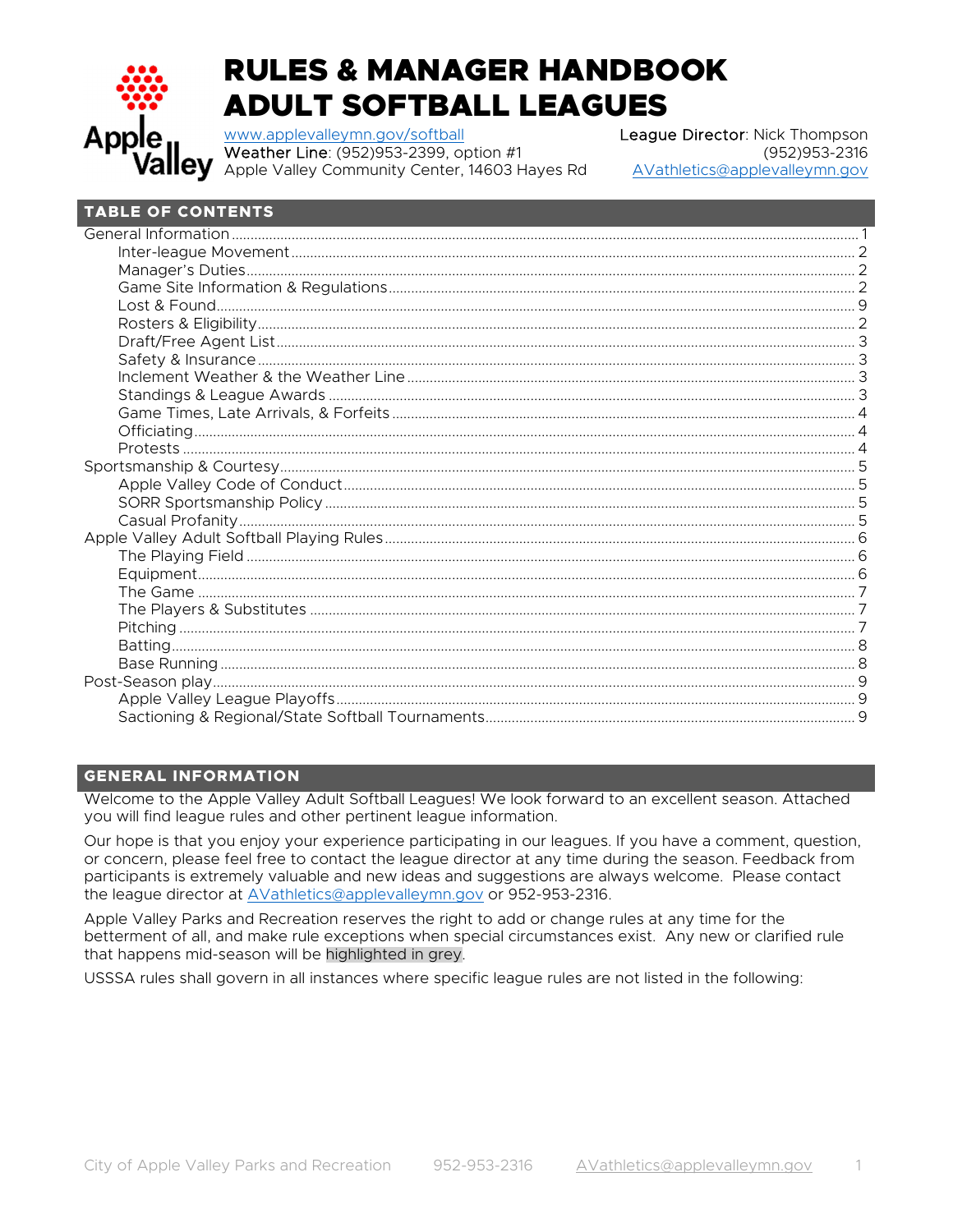#### INTER-LEAGUE MOVEMENT

If you have any questions regarding which division you should register for, please call before you register your team. When the numbers of teams call for it, a league may be split into a silver (upper) and bronze (lower) division prior to the season starting or mid-season based on round robin results, at the league director's discretion.

As a general rule, where applicable, division winners will move up a division and the last place teams will move down a division. However, the League Director can make exceptions at their discretion including moving multiple teams up/down or leaving teams in the same league, with the goal being what is best for the overall league and each division. While input from teams is encouraged and taken into consideration, refunds will not be issued to teams who disagree with the division in which they are ultimately placed.

#### MANAGER'S DUTIES

- 1. Pre-season manager meeting: A representative from the team should watch the online manager's meeting on the City of Apple Valley's adult softball webpage www.applevalleymn.gov/softball.
- 2. Be knowledgeable: Read all league procedures and rules and inform members of your team.
- 3. Pre-game meeting: Meet the umpire before the game to ask question and relay any messages to your team. The person representing your team at the pre-game meeting will be the "designated manager" for the game.
- 4. Handling disputes: The "designated manager" must handle any disputes and should be the only person discussing calls with the official. Don't let one of your players face ejection by arguing a call.
- 5. Communicate with team: Relay schedule information, changes, or other league information sent via email and posted on the Apple Valley adult softball webpage to your players.
- First aid kit: Each team should equip themselves with a first aid kit.

#### GAME SITE INFORMATION & REGULATIONS

All softball leagues will be played at Johnny Cake Ridge Park East, 5800 140th St. W

- 1. Alcoholic beverages are not permitted on the field or dugout. Hard liquor and kegs are not allowed. Impaired players who becomes a safety risk to themselves or others will be asked to leave the game and/or park by the umpire or staff.
- 2. No glass bottles of any kind are allowed.
- 3. Smoking is not allowed on the field or dugouts.

## ROSTERS & ELIGIBILITY

Roster forms are available at www.applevalleymn.gov/softball and the Johnny Cake Ridge Park office.

- Minimum age: All participants must be at least 18 years old prior to participating.  $1^{\circ}$
- 2. Players may play on multiple teams in Apple Valley leagues, but may only be rostered on one team per division. Schedules will not be accommodated for players playing in multiple divisions.
- 3. Rosters:
	- Preliminary roster deadline: Rosters must be submitted to the League Supervisor prior to the start of your first game. All players must fill out all information and sign the roster prior to playing in their first game.
	- b. Adding players to roster is allowed at any point up to the ending of a team's last regular season game. Ask league staff for your original roster to make changes or additions or you can fill out an additional roster that can be stapled to your original as a roster addition.
	- c. Rosters are frozen for playoffs following the last regular season game. No players may be added after that point. All rostered players are eligible to participate in the post-season tournaments, regardless of the number (if any) regular season games they played.
- 4. Games with illegal players can be ruled as forfeits.
- 5. MRPA & USSSA Spring/Summer tournament roster deadline:  $2<sup>nd</sup>$  Friday in June. All rosters will be locked at that point for post-season USSSA tournament play only.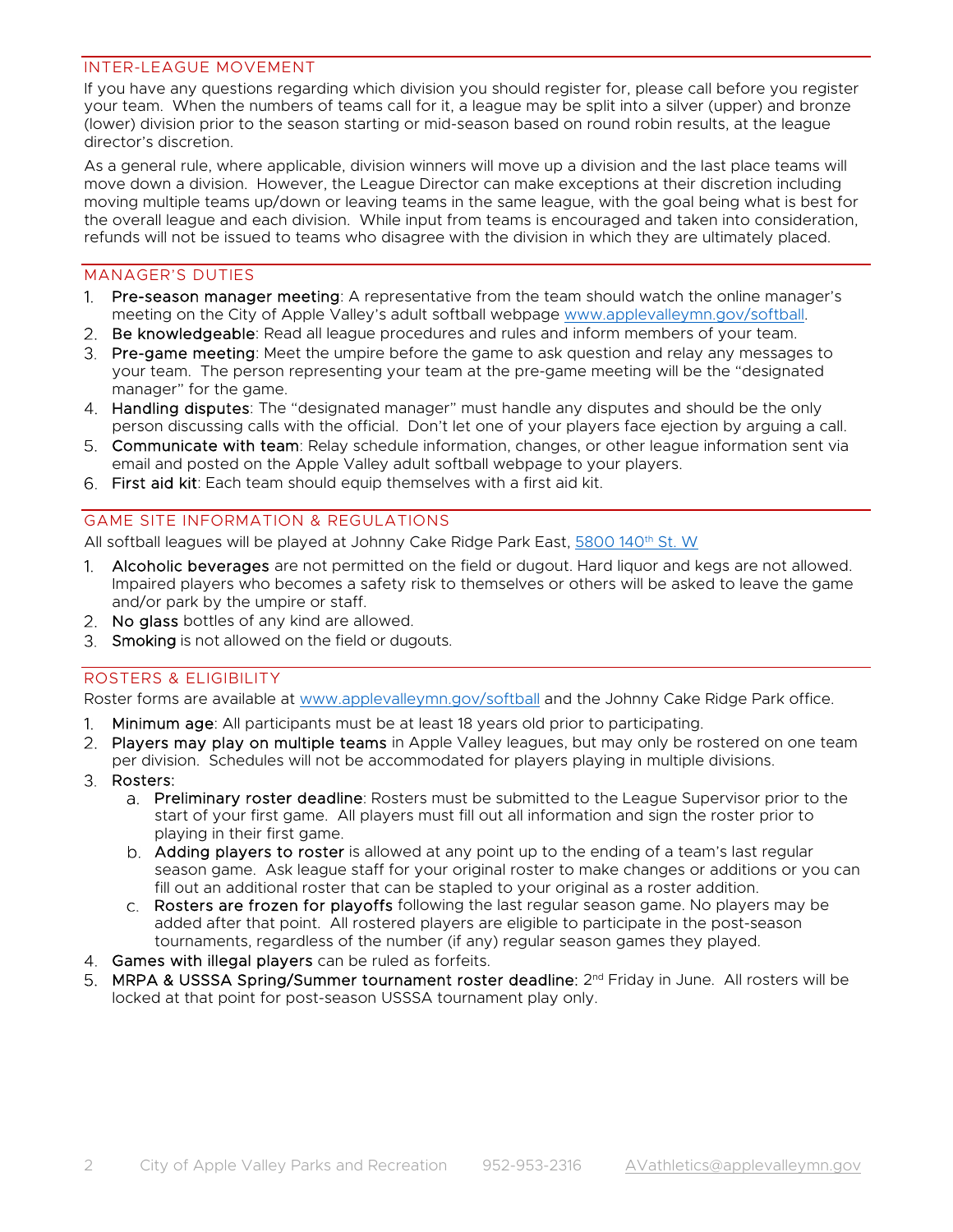## DRAFT/FREE AGENT LIST

The Parks and Recreation Department keeps a list of individual players who would like to be placed on a team and/or be substitutes. Email AVathletics@applevalleymn.gov to request a copy of the list.

Players from the Draft/Free Agent List can sub for multiple teams in a league, but if they play in a fifth game for a team, they must be removed from the draft list for that particular evening's leagues and be placed on that particular team's roster. Free agents are not eligible for the play-offs, so invite them on to your team! Once on a roster, players may not act as a free agent for that league's night of play.

Players interested in becoming a free agent can fill out the form at www.applevalleymn.gov/freeagent.

#### SAFETY & INSURANCE

- 1. Inherent risk of the game: In addition to the possibility for bodily harm through playing, everyone present must be aware of the hazards associated with the sport both in and around the play area.
- 2. Insurance: The City of Apple Valley does not provide insurance for the participants of our adult athletics leagues. Each player, as a result of participation in the league, assumes all liability and risk of injury. It is strongly suggested that each player obtain medical and liability insurance prior to participating in the league. Team insurance policies are available, but not required, through USSSA.
- 3. Blood rule: A player who is bleeding or has an open wound is prohibited from participation until the bleeding is stopped and the wound covered. If treatment can be administered in a reasonable amount of time, the individual will not have to leave the game. If excessive time is involved, the re-entry rule would apply. If there is any blood on the uniform, it must be changed or disinfected. All teams are encouraged to have a first aid kit with disinfectant with them during each game.
- 4. Spectators and children are not allowed on the area of play during the game and may result in stoppage of play up to forfeiture of game. If you must bring children to your game, they must be supervised by a non-playing adult (1 adult per 2 children) at all times.

## INCLEMENT WEATHER & THE WEATHER LINE

Weather conditions can change dramatically in a short period of time. If there is a safety concern, a team is never required to play a game, even if the weather line or staff have not cancelled a game. The determination on make-ups, forfeits, etc. can be made at a future time.

- 1. Weather line: Call 952-953-2399, option #1 after 5:00 p.m. This is the official way games are canceled and will be updated immediately when a decision is made. If there is no mention of the games on the recorded message, you should assume games are on and will be cancelled at the field by the officials or league staff, if necessary.
- 2. Play stoppage due to weather: If conditions become unplayable at game time or after games have started, umpires should delay games for 20 minutes. The umpire should discuss a time and meeting place, and after the 20 minute delay has passed, umpires/managers should make a decision on the status of games for the rest of the evening based on conditions at that time. If games are resumed, they may be shortened if necessary.
- Games cancelled once they have started: If a game is "official" (see "THE GAME" section for details) the results at the point when the game was called will stand. If the game is not official when it is stopped, it will be resumed at a later date from the point it was suspended.
- 4. **Rescheduled games** will be made up at as time allows end of the season. Managers should check the schedule online five business days after the rain-out to view the rescheduled dates and times. Depending on the number of cancellations, playoffs may have to be on a different night from regular season play. If a game is unable to be rescheduled, teams will receive a prorated refund.

# STANDINGS & LEAGUE AWARDS

Standings are kept at www.applevalleymn.gov/softball.

- Final regular season league standings determine playoff seeds and are based on win percentage.  $1 \quad$ Tie breakers, in order used: win percentage, fewest forfeits during the regular season, head-to-head record, run differential in games between tied teams, run differential between tied teams, total run differential between tied teams, a coin flip.
- 2. League awards per division: Regular season determines seeds for the playoffs.
	- a. Regular season division champ: \$60 team gift card or league credit and t-shirts for up to 16 rostered players who actively participated in the season.
	- b. Playoff champion: \$60 team gift card or league credit
	- Playoff 2nd place: \$30 team gift card or league credit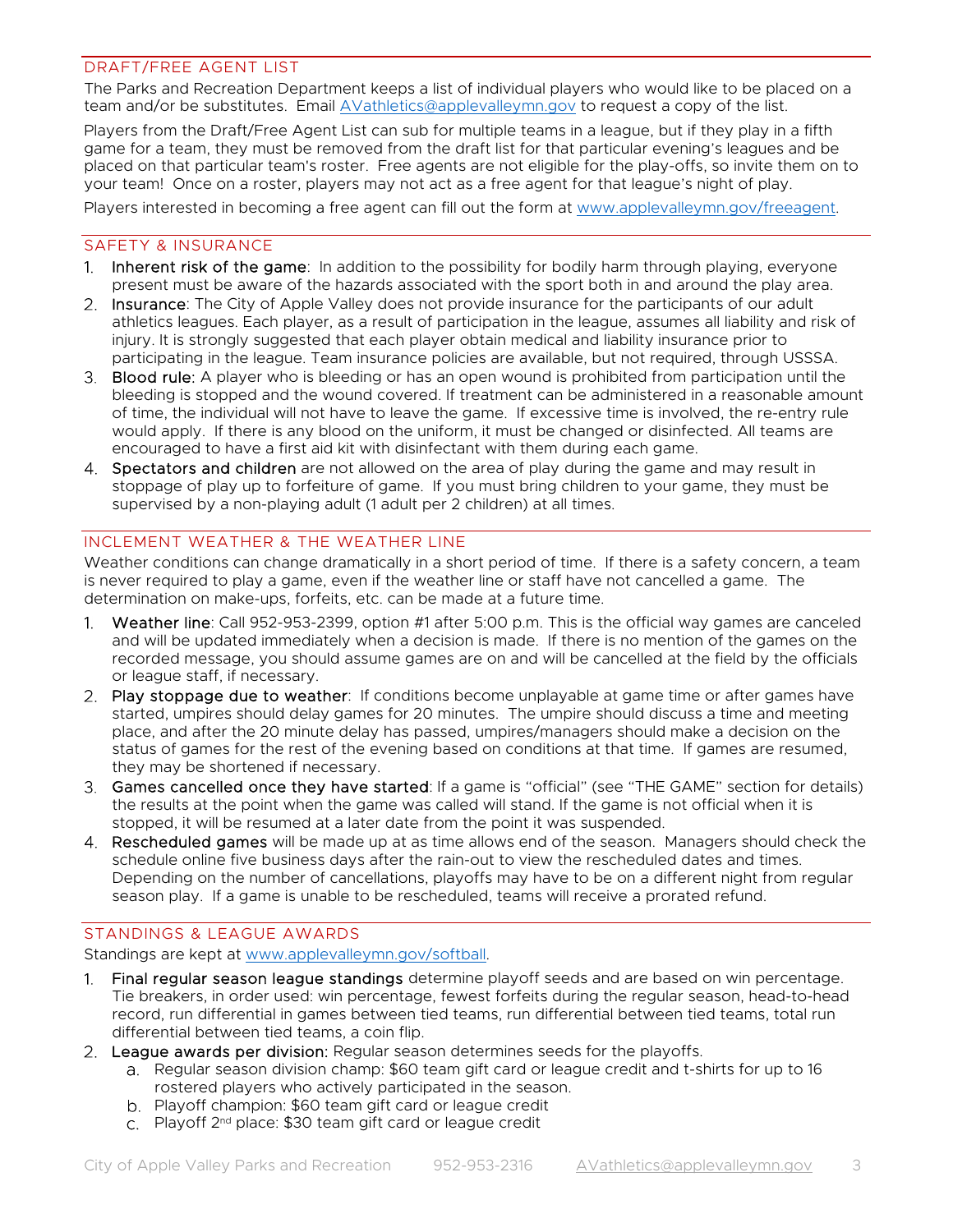## GAME TIMES, LATE ARRIVALS, & FORFEITS

- Game start times on weekdays are typically 6:15, 7:15, 8:15, and 9:15 p.m. and Sundays are typically 5:30, 6:30, 7:30 and 8:30 pm. Occasional earlier or later games may have to be played on rare occasion. In doubleheader leagues, every effort is made to schedule games back-to-back. Leagues with an odd number of teams may have teams with a one-hour break, byes, or a combination of both.
- 2. Player limit to play: A team must have at least eight rostered players to start a game. Teams that have at least eight players at the scheduled game time must begin to play at the scheduled game time. Teams cannot use the grace period for their  $9<sup>th</sup>$  and/or  $10<sup>th</sup>$  players to arrive. Co-Rec: Must have equal or up to two more women than men.
- 3. Grace period: A ten-minute grace period is allowed only for 6:15pm games Monday through Friday for teams to get the minimum number of players to start. Those ten minutes come off the game time.
- 4. Starting short on players: If a team is still short players when the game is scheduled to begin, they will be declared the visiting team and play will start. If they 1) run out of available batters to field a full 8-person team or 2) need to take the field and are still short players at that point, the game will be declared a forfeit.
- 5. Forfeits are never a positive situation, but are even worse when a team fails to show up for a game without notice. Out of respect for the teams, please notify the League Director by noon. A forfeit will be recorded as a 7-0 score, or the score at the time of the forfeit if the run differential is more than seven runs. Any team with three or more games forfeited may be dropped from the league.

# OFFICIATING

One umpire is contracted per game. They are authorized and required to enforce all the rules that govern league play. They have the authority and should use it with discretion to direct managers, coaches, players and fans to do, or not do, any act within their judgment to manage the game and enforce the rules of play.

No-show or late umpire: If more than five minutes have elapsed from the scheduled game time and an umpire isn't on the field, the teams should jointly agree to either:

- Play the game with a substitute umpire agreed upon by both teams. This person will be paid if they  $1<sub>1</sub>$ work a complete game. If you choose to play the game with the stand in umpire:
	- Prior to starting a game with a substitute umpire, the managers should confirm in writing that they agree to play the game with a substitute umpire.
	- The game is official regardless of how the stand-in umpire performs; no rule protests allowed.
	- The winning team should report the score of the game to another umpire at the complex or to the league director via phone or email before 10 a.m. the next day.
- 2. If one or both teams don't want to use a substitute umpire, the game can be suspended and the league will attempt to reschedule. Depending on field availability, the rescheduled games might not be on the same night of league play or may have to be before or after regularly scheduled games. If a game is unable to be rescheduled, teams will be issued a prorated refund. If teams opt to have the game attempted to be rescheduled, they should leave the field and may not play a "for fun" game.

## PROTESTS

A protested game can result when there is a difference of opinion on the field between the protesting team and the umpire regarding the application or interpretation of an official rule. The USSSA has a specific rule protest policy. If you want to protest a rule interpretation by an umpire, be sure to follow the process properly or it is null and void (even if you were right).

Player eligibility may also be protested – again, we recommend closely reading the USSSA rulebook:

- Teams wishing to protest a player's eligibility must notify the umpire before the end of the game.
- 2. The umpire will then notify the other manager of the protest.
- The protesting team must prove their own eligibility first.
- Then the players who have been protested will be required to print and sign their names on the scorecard before play can resume. If the player refuses to print and sign his/her name, the player will be ejected from the game and his team will forfeit the game.

In either situation (Rule Protest or Eligibility Protest) the protesting team must submit a \$50.00 protest fee and a written description of the protest to the League Director within 24 hours of the game (protests during playoffs must be handled on the field before play can resume…cash deposit apply). The League Director will then rule on the protest. If the protest is upheld, the offending team will forfeit the game in question and the protest fee will be returned. If the protest is denied, the game will stand as played and the protesting team will forfeit their protest fee.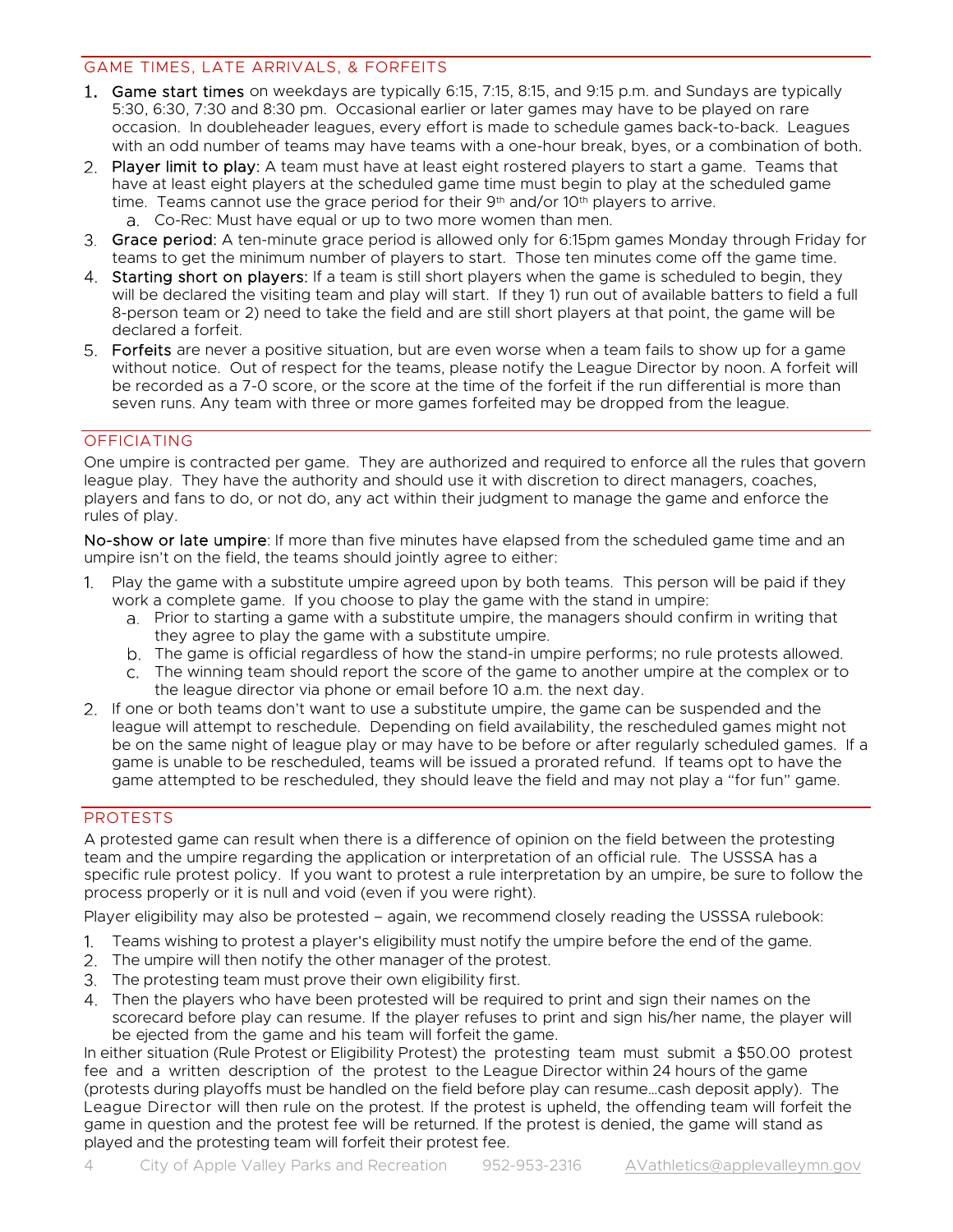# **SPORTSMANSHIP & COURTESY**

#### APPLE VALLEY CODE OF CONDUCT

In order to provide a friendly and orderly league, managers, coaches, players and fans should treat their opponents, umpires and other fans appropriately. If individuals fail to display good sportsmanship before, during or after a game, their actions can be viewed as a violation of our sportsmanship code of conduct.

An umpire, the league director, or another agent of Apple Valley softball program has the authority to utilize any of the tools in any combination to maintain control and integrity of the game including but not limited to a warning, an offensive out for any undesirable behavior including causal profanity, asking a manager to voluntarily remove a player for a period of time to avoid ejection, ejecting an individual, and/or terminating the game.

If a player is ejected, the default suspension is two weeks and one year of probation. The League Director can increase or decrease the length of a suspension based on the severity of the offense and previous behavior by the player and/or team.

#### SORR SPORTSMANSHIP POLICY

The League Directors from the SORR communities of Apple Valley, Burnsville, Eagan, Farmington, Lakeville, Rosemount and Savage are interested in ensuring that a high level of sportsmanship be maintained in the sports programs directed by each City. Unsportsmanlike behavior will be handled as follows:

- Any player, coach, manager or spectator ejected from a game for an unsportsmanlike act:
	- a. Suspension will result for profanity, tantrum behavior, verbal abuse, etc., for that game plus at least the next game.
		- A suspended player may not be present at any site where league games are in progress.
		- Violation will result in an extended period of suspension.
	- The suspended player's name will be placed on one-year probation in the SORR communities.
- Any player, coach, manager or spectator ejected for unsportsmanlike conduct, during the one-year probation, will be prohibited from participating in any SORR community for at least one calendar year.
- An individual retains the right of a hearing when the action to be taken is expulsion from participation in the league:
	- The player will provide a written explanation of the situation that resulted in his/her ejection.
	- An appeal letter must be received within seven days of being notified of the expulsion to your League Director. Failure to do so will result in a forfeiture of ones right to appeal.
	- Invited to attend the hearing will be: the player, his/her manager, the SORR League Directors and the Umpire Assigner for the community.
	- A suspended player or representative must be present at the next scheduled SORR meeting to review his/her case. Failure to attend will result in a forfeiture of one's right to appeal.
	- A majority vote of a minimum of five SORR League Directors is necessary to overturn a suspension.

# CASUAL PROFANITY

Casual profanity pertains to unsportsmanlike language, usually uttered by a player out of frustration. This type of behavior, at the umpire's discretion, may be penalized by outs being declared against the offending team.

- If the team is at bat and unsportsmanlike words are used, the next batter will be declared out.
- 2. If the act is committed by a player remaining at bat he/she will be called out.
- If the defensive team commits the act, the first person to bat in the next inning will be declared out.
- The outs will be treated as a delayed ball situation.
- If the violation occurs in the bottom of the last inning where the fielding team might not bat again, player ejection may result.
- A game can be ended by a casual profanity out.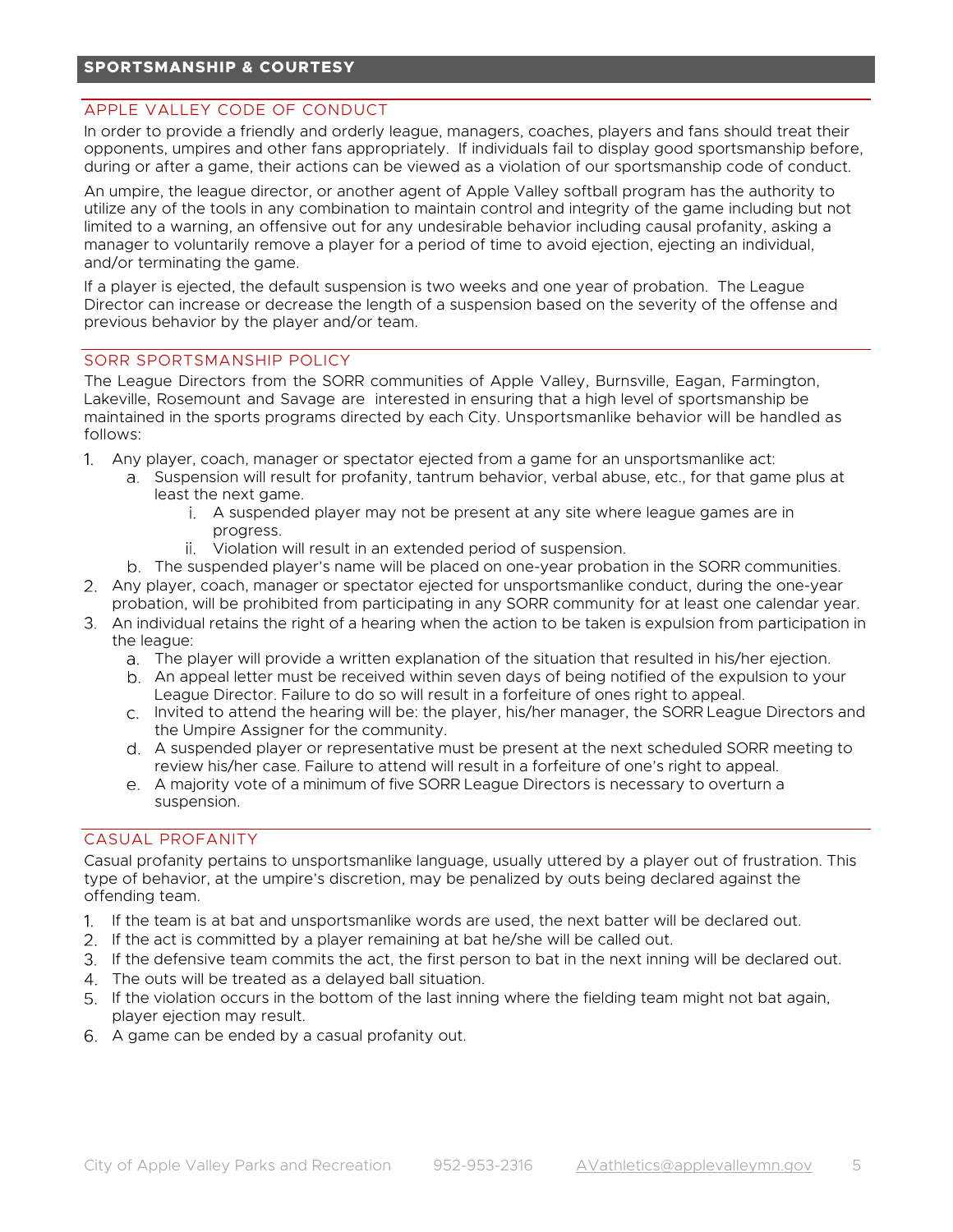# THE PLAYING FIELD

- 1. Pitching distance: 50 feet along with a pitching area the width of the pitcher's plate up to 6' behind the back edge of the pitcher's place.
- 2. Base length: 70 feet.
- 3. Batter's boxes are not provided. It is the judgement of the umpire as to where the box begins and ends.
- Co-rec play area:
	- An arc line is painted 160' from home plate for co-rec leagues. All outfielders must remain behind the arc line until the ball is hit. First violation: no pitch and warning to the team. The next violation by the same team: no pitch and awarding first base to the batter.
	- b. No infielder (except the pitcher) shall be in front of the base paths until the ball is hit. Penalty: fielder's interference. A delayed dead ball will be called by the umpire. If batter reaches base safely, the play will stand. If an out is made the batter will be placed at first base safely.
- 5. Team bench area: Only players, managers, and coaches who are listed on the roster will be allowed in the team bench area or on the field of play. Due to safety considerations, scorekeepers, pets, children and fans are not permitted on the field or dugout at any time.

# EQUIPMENT

- 1. **Official bat:** All bats must have the new USSSA thumbprint to be used in league play (pictured at right). For more information on bats, please refer to the USSSA Rule Book under Rule 2, Section 2. Approved bats can be found at: www.usssa.com.
- 2. Hot or alter bags: If in the judgement of an umpire, a bat seems "hot", has flat spots, pronounced dents, or seems altered, the one of following will occur:



- The bat will be removed from that game and turned over to the umpire until it can be tested or
- The player keeps his/her bat and accepts an immediate suspension from the league of up to one year.
- Official softballs will be Yellow 12" .40 cor and 325 compression for men and Yellow 11" .44 cor and 400 compression for women.
	- Teams will receive the appropriate number of softballs required for regular season league before games once a completed roster is handed in. The home team must supply one new ball at the umpire/manager meeting before each game or be subject to a 3-run penalty.
	- b. Back-up balls should be available from each team. Please retrieve all balls hit out of play as soon as possible and return them to the umpire.
- Shoes must be worn at all times. Metal spikes will not be allowed in any leagues.
- 5. Bat rings or "donuts" are not allowed.
- Scorebooks: Teams will be given a scorebook the first evening of games. Names and jersey numbers should be used in scorebooks with the home team being the official scorekeeper. Visiting teams are also encouraged to keep score. Accurate scorebooks are important when protests occur, when games are halted before becoming official, when score disputes arise, or when batting line-ups are questioned. After each ½ inning, once the number of runs is reported to the umpire, who then confirms it with both teams, the score becomes final. Designated managers should discuss any score discrepancies.
- Uniforms: Teams are requested, but not required, to have matching colored shirts.
- Valuables: The City of Apple Valley will not be responsible for lost or stolen items. Lock all valuables in the trunk of your car do not leave anything of value in plain sight in your vehicle.
- Electronic equipment including a camera, audio or video device may not be worn or used by an umpire, player, or coach on the field of play.
- 10. First aid: Each team should supply a first aid kit for their team.
- 11. Music: Teams may play music at a reasonable volume level, determined by the game official, as long as none of the songs have any profanity.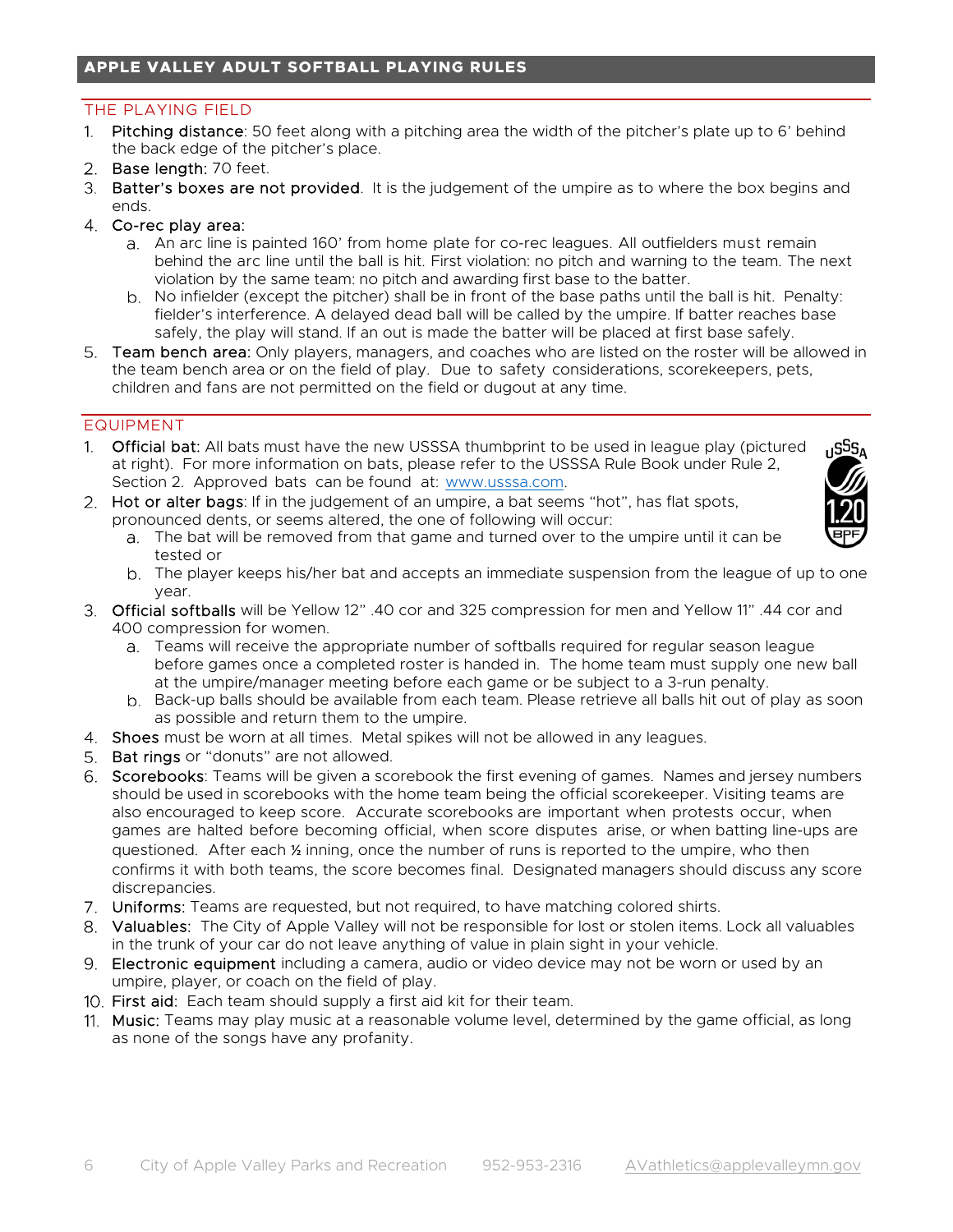## THE GAME

- 1. Designated manager is the person meeting with the umpire at the umpire/manager pregame meeting. Any discussions with the official should only involve the designated manager.
- 2. Official game shall consist of seven innings or 55 minutes, unless otherwise noted below:
	- The home team is leading after the visiting team has batted in the seventh inning.
	- b. Time limit: No new inning shall begin after 55 minutes, starting at the conclusion of the pre-game meeting (not the scheduled game time).
	- c. Official game: A game is official after four innings are completed or  $3\frac{1}{2}$  if the home team is in the lead. If the minimum innings have not been played, the game may continue past the time limit in order to make an official game.
	- d. Shortened games: Game time limits may be shortened to get games in due to weather delays or to accommodate additional make-up games if a season gets an unusual amount of rainouts.
	- Ties: Games can end in a tie. Extra innings will only be played to break the tie if there is time remaining.
	- f. Run rule: If a team has a run lead of 15 runs after 5 innings or more of play are complete (4.5 if the home team has the lead), the trailing team can choose to end the game at that time OR they can choose to continue play. The flip-flop rule will not be utilized. If they continue to play, at exactly 55 minutes the game is over regardless of the game situation at that time.
- 3. Home runs: All leagues will have a two homerun limit per game with the one-up rule in effect. Any other ball hit over the fence between the foul lines, except when touched by a fielder, after the limit is reached, shall be declared an out.
	- a. One-up rule: All leagues will use the one-up rule. In short, once teams are at the home run limit, they can't have more than one homerun than their opponent, with the exception of the bottom of the last inning. In the last inning, the home team can equal the number of home runs from the visiting team, but may not go "one-up".
	- b. Hit-n-sit: Immediate following a home run, the batter and any runners on base can simply return to the dugout; they do not need to run the bases.

# THE PLAYERS & SUBSTITUTES

- 1. Minimum number of players: A team must have at least eight players to start and continue a game. Players may immediate enter the game as they arrive and be placed at the bottom of the batting order. Co-rec teams must have at least four women to start or continue play. See "Batting line-ups" for co-rec line-up options.
- 2. Player leaving game without a substitute: Teams that start with nine or more players may drop down (injuries, ejections, players needing to leave early, etc.) to a minimum of eight players. See "BATTING" for more information. Co-Rec will default to a snake batting line-up if the dropped player is a woman.
- Courtesy runners may be used details are in BASE RUNNING.
- Defensive positions: All players listed on the batting order are eligible to play any position in the field at the frequency determined by the team.
- Co-rec fielding:
	- Teams should have five men and five women on the field. If teams only have four women they may take the field with five men and four women (cannot have six men and four women).
	- There are no male/female restrictions for defensive positions in co-rec leagues. However, once an inning starts, players must remain at the defensive position in which they began the inning except for pitching changes and substitutions. Pitching changes and substitutions must be same sex.
	- The shortstop, 1st, 2nd & 3rd base positions must play behind the baseline until the ball is hit. In the outfield, a white painted fielding arc of 160' from home plate will be used. All four outfielders (including a short fielder if used) must remain behind this arc line until the ball is hit. First violation: no pitch and warning to the team. The next violation by the same team: no pitch and awarding first base to the batter.

## PITCHING

Pitching area is the width of the pitcher's plate up to 6' behind the back edge of the pitcher's place. Refer to the USSSA Official Slow Pitch Playing rules for legal pitching options.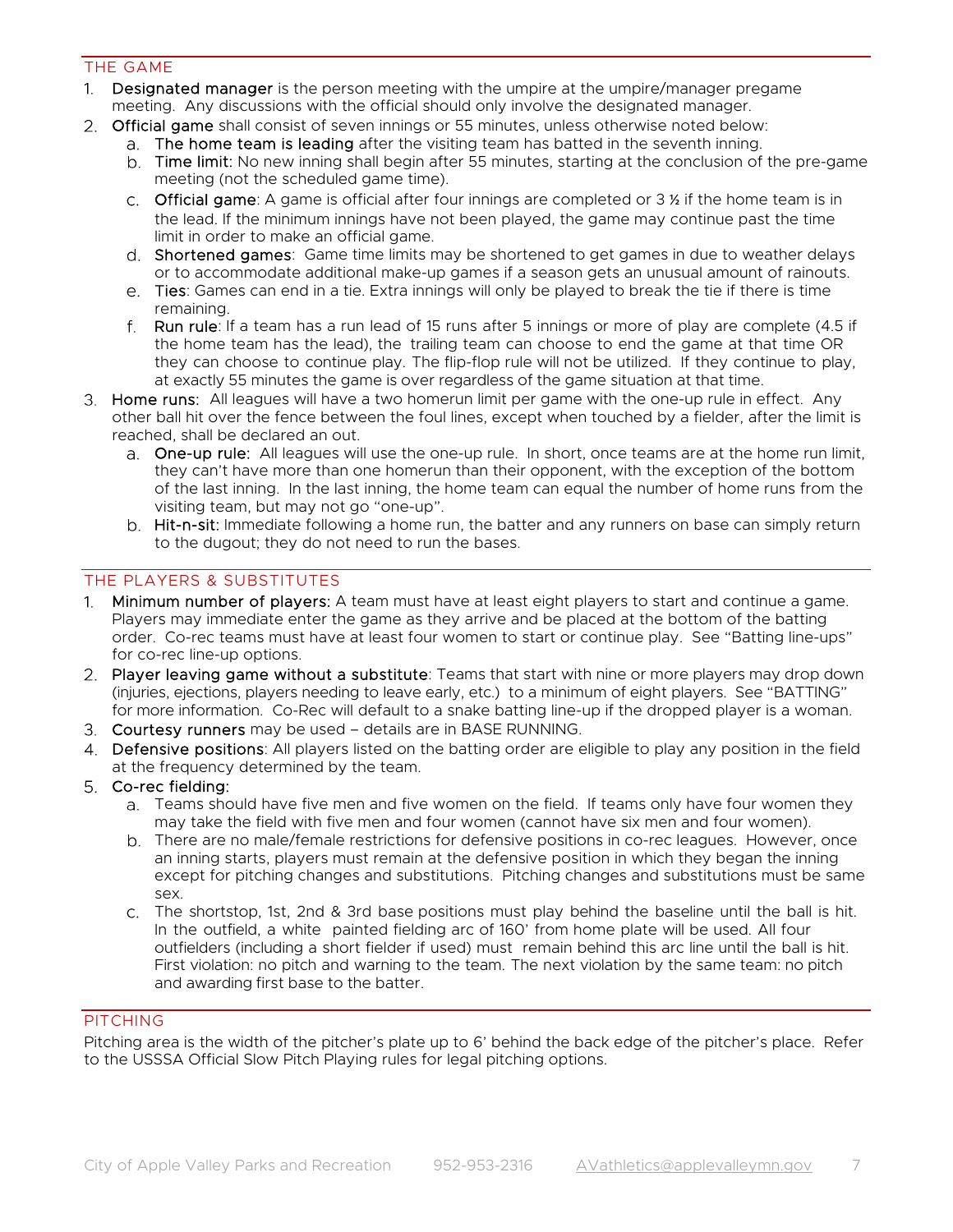## BATTING

- 1. Batting line-ups will default to "everyone" unless a team specifically requests a set batting line-up length, which the manager would have to do at the manager/umpire pregame meeting.
	- a. **"Everyone" or continuous batting line-up** option will allow every official player at the game to bat. If a player has to leave the lineup for an emergency or injury, the line-up will collapse and no out occurs.
	- b. Specified number line-up length may be 8, 9, 10, 11 or 12. Rules for teams opting for this option would default to USSSA rulebook with the most notable differences being strict substitution rules and that any drop in the original batting line-up length will result in an appealed out when that player's spot in the batting line-up comes up, unless a substitute is available to fill the vacated spot.
	- The line-up for Co-rec play is designed to consist of five men and five women or six men and six women alternating man, woman every other spot in the batting line-up. However, for recreational purposes, the City of Apple Valley softball leagues also allows the following:
		- A team may have up to two more women than men in the batting line-up.
		- ii. Teams must have at least four women to play.
		- Teams can use a floating men's line-up within a women's line-up (snake line-up). I.E. If a team has 5 men and four women, the team would bat "everyone" using 9 batting positions. The batting line-up would alternate man/women with the men always batting one spot after the same man and the women batting one spot after the same woman.
- 2. Ejections: If a player is ejected, that spot in the batting order is an automatic out unless they have a substitute available to fill the vacated spot. This applies to both batting line-up options.
- Batting count (balls/strikes): A three-ball, two-strike count will be used in all leagues.
- 4. Courtesy fouls: Men's Leagues-No courtesy fouls allowed. Co-rec leagues-courtesy fouls are allowed.
- 5. Batter's box: The USSSA batter's box rule as written in 2020 is being rejected as inappropriate for recreation leagues. We will be playing as we have in the past. Summarized and simplified, if a batter steps on the plate, in front of the plate, or too far toward the pitcher, they will be called out.

# BASE RUNNING

- 1. Double-wide 1st base will be used for league play.
	- a. If a play is being made on the batter/runner prior to reaching first base, the batter/runner must use the orange base and the defense must use the white base; however, should he/she reach and go beyond first base, they must return to the white base.
	- On extra base hits or balls hit to the outfield when there is no play being made at first base, the runner may touch the white base.
	- When tagging up on a fly ball, the white base must be used.
	- A batted ball hitting the white base is declared fair while the orange base is declared foul.
- 2. Courtesy runners: Teams have two options for courtesy runners:
	- The default courtesy runner rule is that teams are allowed unlimited courtesy runners are permitted for two players during the game. The last out for that team must be the courtesy runner for that player. In mixed leagues, Co-Rec: two men and two women are allowed courtesy runners. The last out for the male player/players and the last out for female player/players must be the courtesy runner for that player. OR…
	- Teams can opt to allow unlimited courtesy runners for the entire game if both teams agree pregame. This discussion would need to happen at the pre-game managers meeting, be agreed to by both team managers, and be confirmed by the umpire. If one manager does not want to agree to unlimited courtesy runners, the courtesy runner rule would default to the process above.
- 3. Men walked in co-rec: In co-rec leagues, if a man is walked, the next batter has the option to bat or walk. The man is awarded second base whether the woman chooses to walk or bat.
- 4. Home run hit-n-sit: After a player hits a home run over the fence, they can choose to hit-n-sit instead of running the bases. Any player(s) on base when a home run is hit over the fence have the same option.
- 5. Sliding is allowed in all leagues, but is never required under any circumstance. All players must avoid contact while running the bases and defensive players may not block baselines. If a player runs into a defensive player, it will be an out (and possible ejection in severe cases). Safety bases will be used at 2nd & 3rd base; however, there is always danger of injury to any player who slides into a base.
- Foul balls are only live on the first strike or foul ball. If it is the second foul ball in an at bat, the ball is dead and base runners may not advance. Note, this is how the game has been played in the past, but USSSA input a rule in 2020 that MN USSSA has rejected.